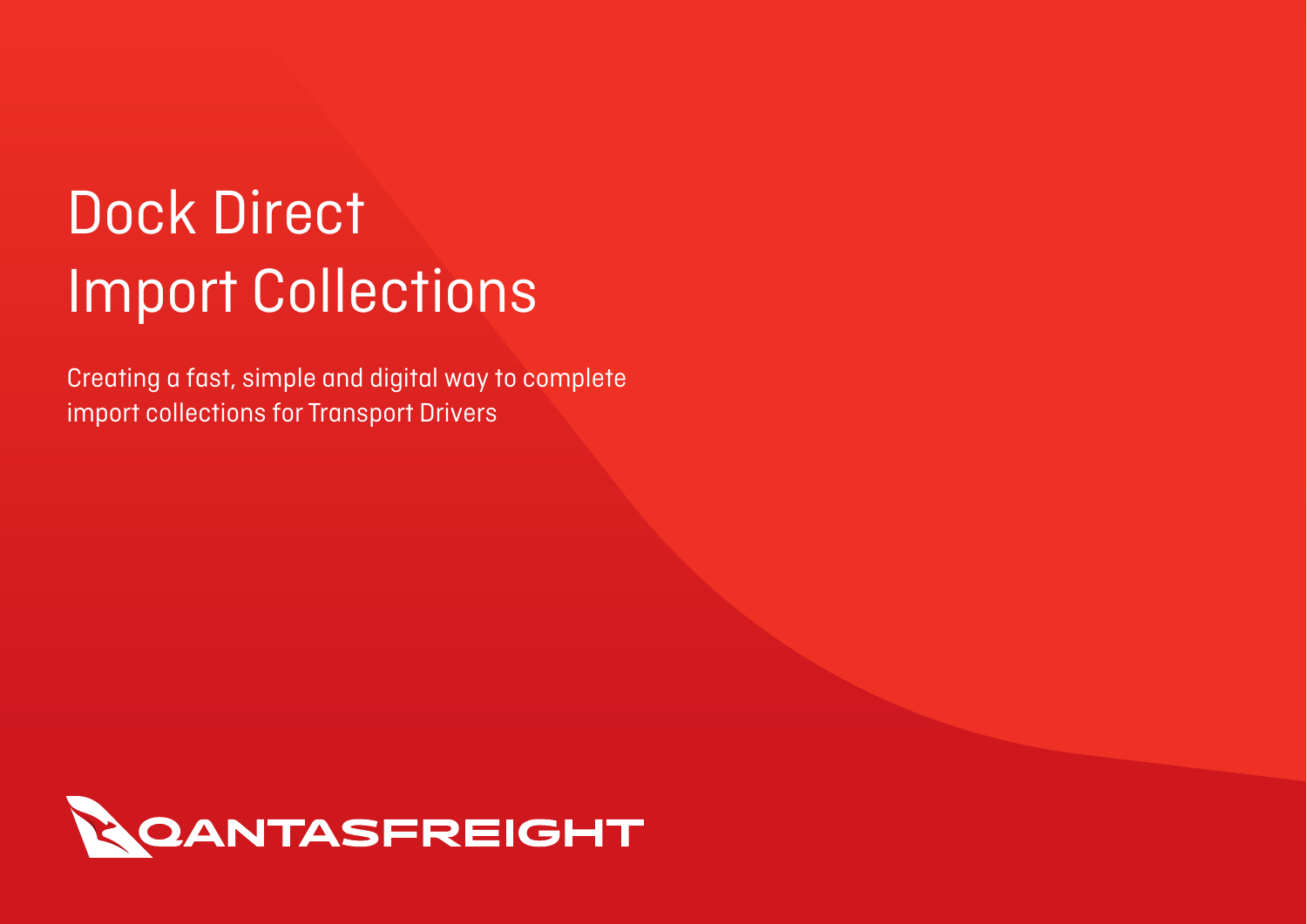## Dock Direct

Dock Direct is the new digital freight management platform that provides transport drivers with a fast, simple and digital way to complete import collections at the Qantas Freight Terminal.

By downloading the Dock Direct App, you will no longer have to print a Collection List at the Qantas Kiosk. Freight forwarders and transport companies will assign collections to drivers with details being available at your fingertips you won't even have to leave your truck.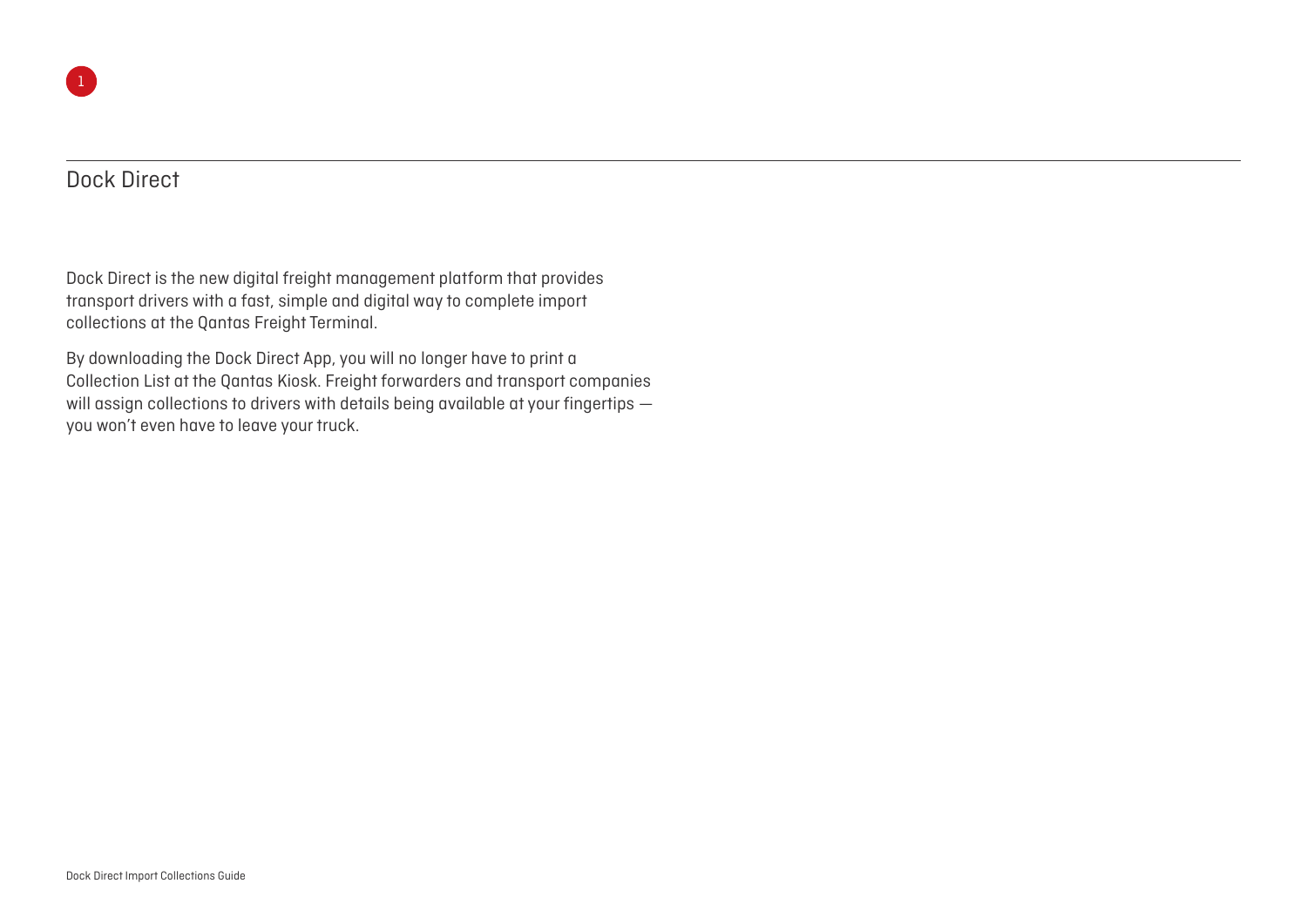## Download the Dock Direct app and log in

#### Download and register

Download the app from the Apple App store or Google Store. Enter your mobile phone number and an SMS with a security code will be sent.

#### Get authenticated

Once successfully verified, confirmation will be shown.

#### Confirm driver profile

Enter your details and confirm you've acknowledged the site conditions for entry into the Qantas Freight terminals and docks by checking the box.







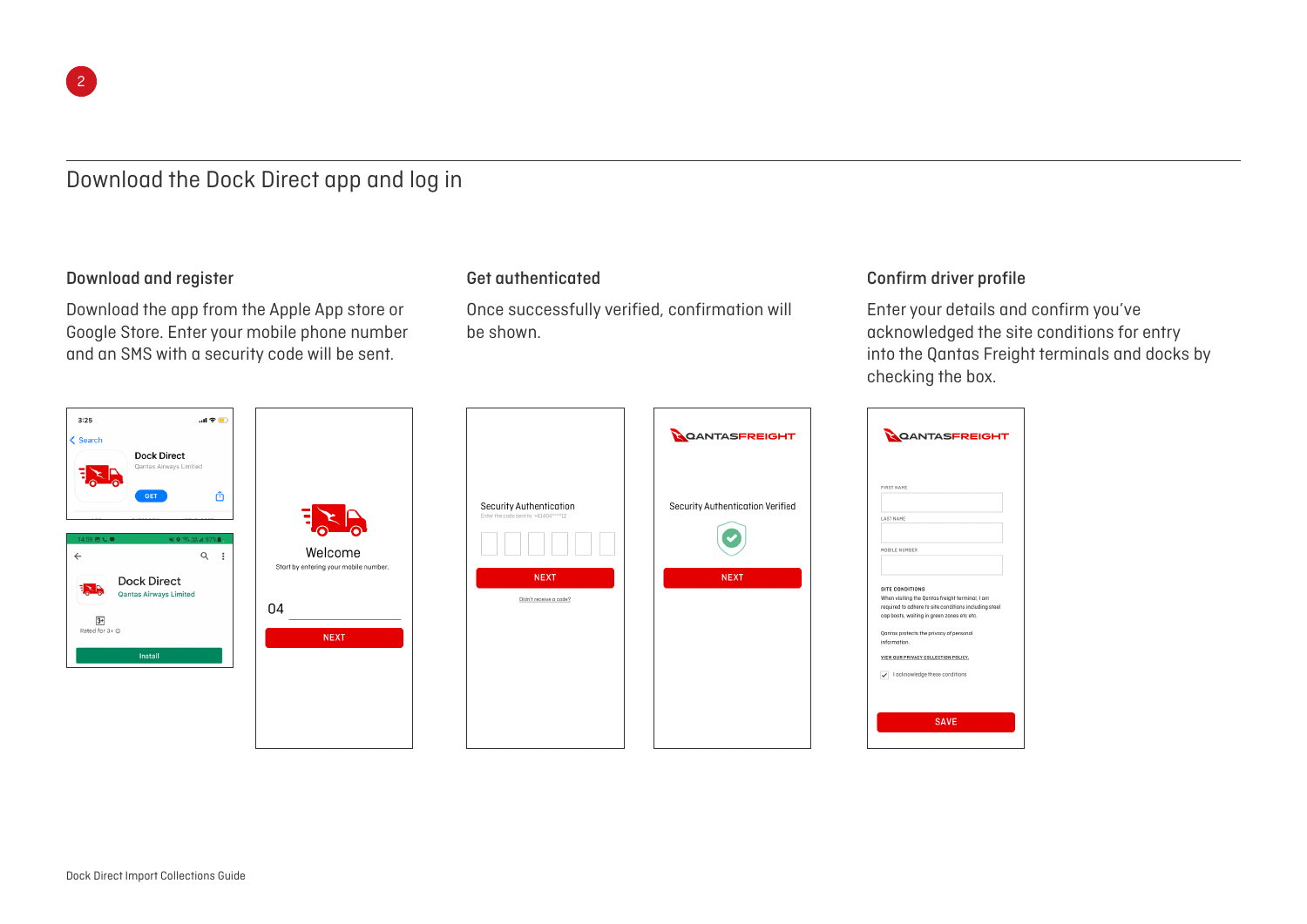## Inside the app

#### Home screen features

The home screen features 4 tiles – Lodgements, Collections, Notifications and Support



#### Viewing notifications

To view a history of notifications sent, navigate to the Home screen and select the Notifications tab.

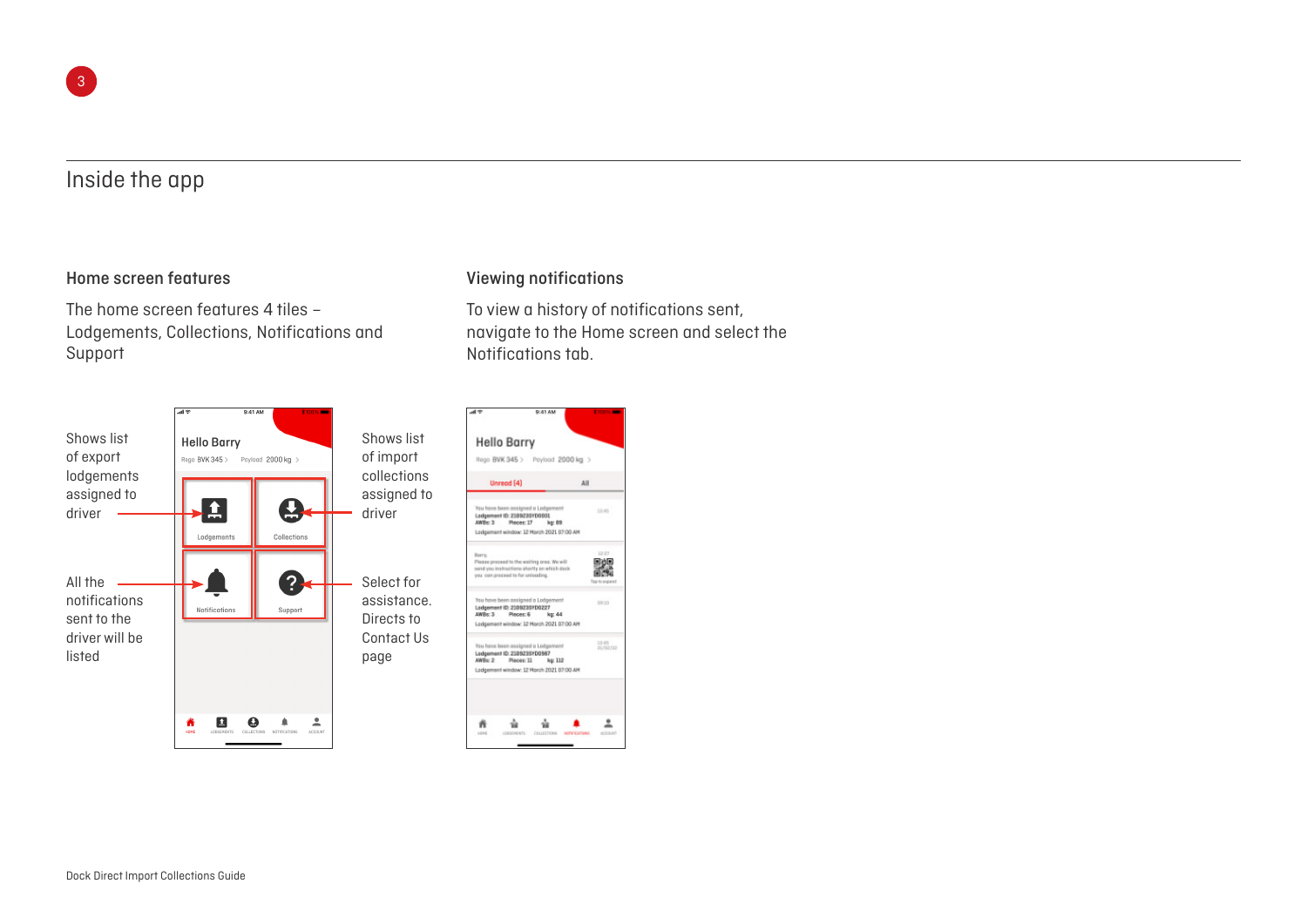## Managing assigned collections

#### Collection assigned

When a collection has been assigned by the freight forwarder, a notification will be sent to your device.



#### View collection IDs

View the list of available collection IDs in the "Collections" tab.

The available list will also display AWBs that are ready for collection that you have the authority to collect. You can select the Collection IDs to pick up and click "Add to Trip."



### Organise load order

If the collection includes a combination of units and loose, select the order of pick up from each department. Click "Save."



Change load order by holding the line icon and dragging to the correct position.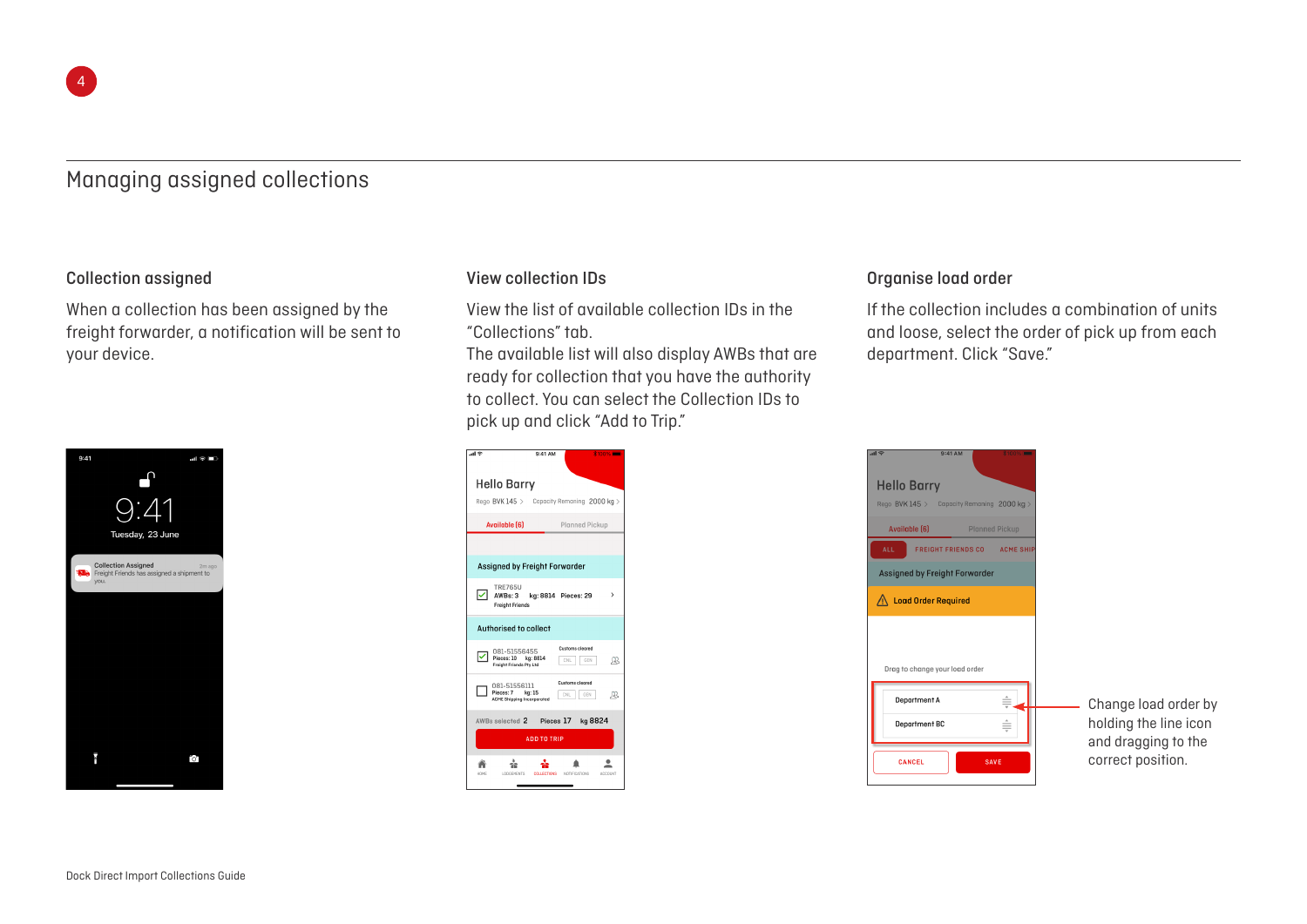## Managing assigned collections

#### Planned pickup

The Collections will now appear in the "Planned Pickup" tab. To view shipments in a collection, click the collection row arrow.



#### $0.41A M$ **Hello Barry** Rego BVK 145 > Capacity Remaning 2000 kg > **Planned Pickup** Available (8) **START TOU** T! Import Bypass FINALISE  $\ddot{\phantom{1}}$ **R.IN74G** noq7⇔o<br>AWBs:3 Pieces: 29 kg: 8814 **Freight Friends** TDE7GELL AWBs: 3 Pieces: 29 kg: 8814  $\overline{ }$ **Freight Friends Explorerment**  $\mathbf{r}$ YYY99W AWBs: 10 Pieces: 42 kg: 876  $\overline{\phantom{a}}$ **Freight Friend**  $\overline{\phantom{a}}$ 音 斋 一音  $\mathbf{A}$

 $\sin \theta =$ 

n

 $\alpha$ 

 $\Omega$ 

Starting a trip

When you're ready, click "Start Trip" and make your way to the Qantas Freight Terminal.

#### Cancelling a trip

To cancel a trip, the driver can select "Cancel". This will remove the Collection IDs from the "Planned Pickup" tab. The job will then be unassigned to driver.



Depending on the trip type, the driver can select to cancel the Collection, Lodgement or both.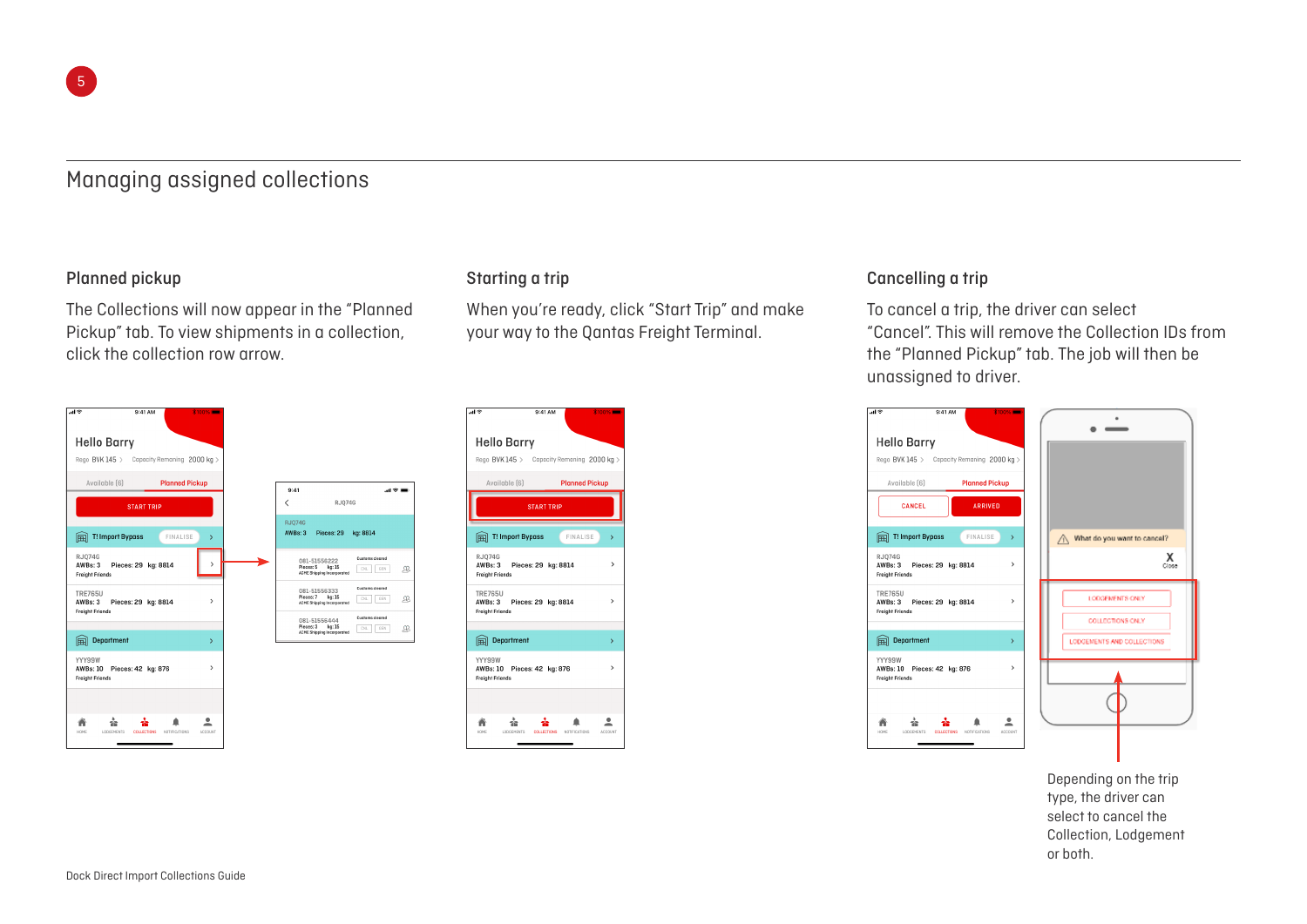## Arrival at Qantas Freight Terminal

Upon arrival at the Qantas Freight Terminal, mark yourself "Arrived" from within the Planned Pickup tab.

If any additional shipments have since become available, select "Yes" to add AWBs or "No" to finalise and be queued for an available dock.

Finalise the first shipment for collection. Select "Finalise," edit AWBs as needed and "Finalise For Pickup."